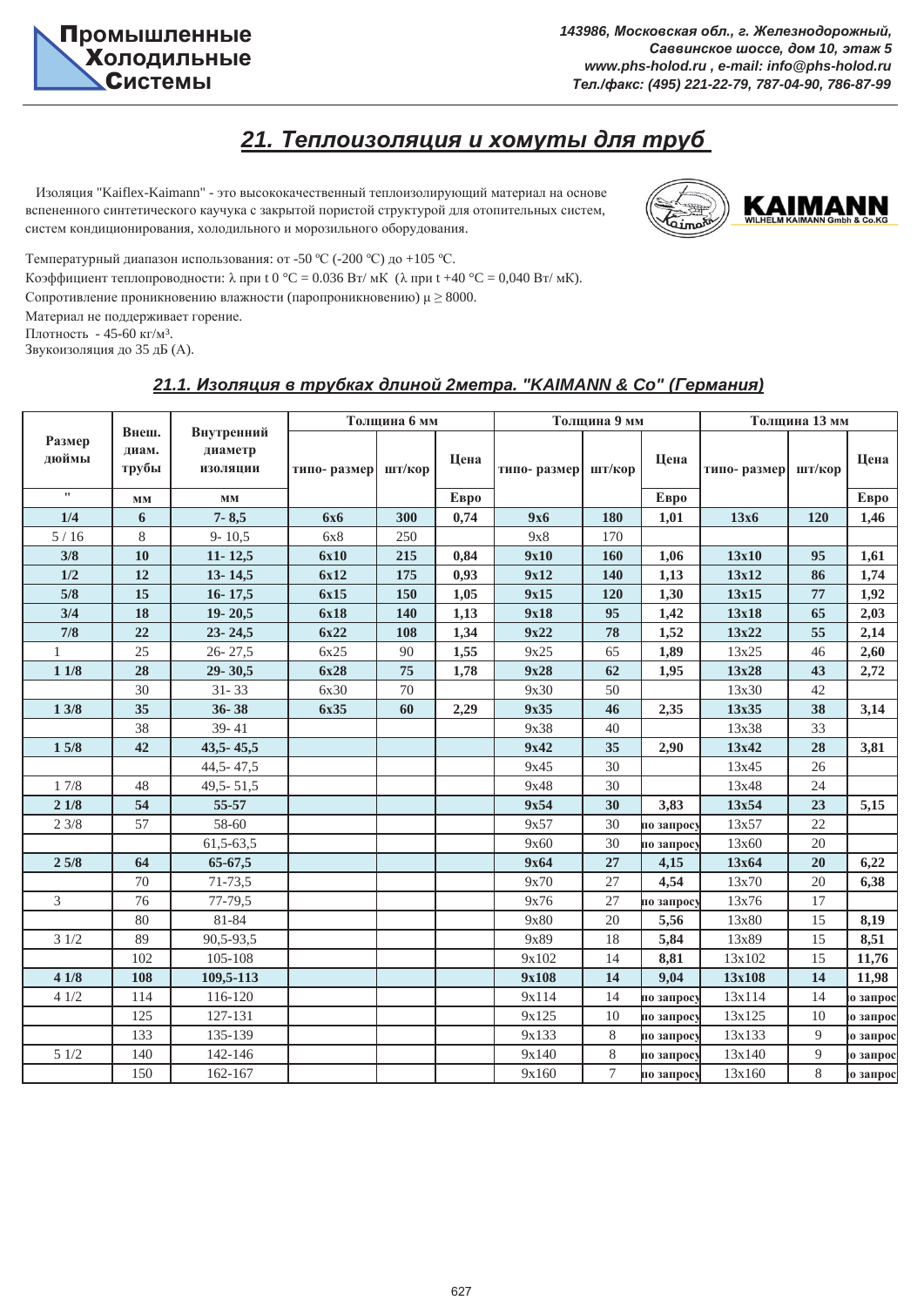# Промышленные<br>Холодильные **Ь СИСТЕМЫ**

 $143986,$  Московская обл., г. Железнодорожный,  $Ca$ ввинское шоссе, дом 10, этаж 5 *www.phs-holod.ru , e-mail: info@phs-holod.ru Ɍɟɥ./ɮɚɤɫ: (495) 221-22-79, 787-04-90, 786-87-99*

|                 |                         |                                          |             | Толщина 19 мм  |              | Толщина 25 мм      |                  |            | Толщина 32 мм |                |          |
|-----------------|-------------------------|------------------------------------------|-------------|----------------|--------------|--------------------|------------------|------------|---------------|----------------|----------|
| Размер<br>дюймы | Внеш.<br>диам.<br>трубы | Внутренний<br>диаметр<br><b>ИЗОЛЯЦИИ</b> | типо-размер | шт/кор         | Цена         | типо-размер шт/кор |                  | Цена       | типо-размер   | шт/кор         | Цена     |
| $\pmb{\cdots}$  | MM                      | $\mathbf{M}\mathbf{M}$                   |             |                | <b>E</b> Bpo |                    |                  | Евро       |               |                | Евро     |
| 1/4             | $\overline{\mathbf{4}}$ | $7 - 8,5$                                |             |                |              |                    |                  |            |               |                |          |
| $5/16$          | $\,8\,$                 | $9 - 10,5$                               |             |                |              |                    |                  |            |               |                |          |
| 3/8             | 10                      | $11 - 12,5$                              | 19x10       | 53             | 2,68         |                    |                  |            |               |                |          |
| 1/2             | 12                      | $13 - 14,5$                              | 19x12       | 50             | 2,46         |                    |                  |            |               |                |          |
| 5/8             | 15                      | $16 - 17,5$                              | 19x15       | 43             | 3,29         |                    |                  |            |               |                |          |
| 3/4             | 18                      | $19 - 20,5$                              | 19x18       | 39             | 3,43         | 25x18              | 25               | 8,18       | 32x18         | 16             | 11,83    |
| 7/8             | 22                      | $23 - 24.5$                              | 19x22       | 37             | 4,02         | 25x22              | 21               | 9,18       | 32x22         | 16             | 12,86    |
|                 | 25                      | $26 - 27,5$                              | 19x25       | 30             | 4,15         |                    |                  |            |               |                |          |
| 11/8            | 28                      | $29 - 30,5$                              | 19x28       | 29             | 4,73         | 25x28              | 20               | 10,30      | 32x28         | 12             | 14,28    |
|                 | 30                      | $31 - 33$                                | 19x30       | 29             | по запросу   |                    |                  |            |               |                |          |
| 13/8            | 35                      | $36 - 38$                                | 19x35       | 24             | 5,81         | 25x35              | 16               | 12,60      | 32x35         | 12             | 15,55    |
| 15/8            | 42                      | $43,5 - 45,5$                            | 19x42       | 20             | 6,25         | 25x42              | 12               | 15,22      | 32x42         | 12             | 17,64    |
| $17/8$          | 48                      | $49,5 - 51,5$                            | 19x48       | 15             | по запросу   | 25x48              | 12               | по запрос  | 32x48         | 9              | о запрос |
| 21/8            | 54                      | 55-57                                    | 19x54       | 15             | 7,96         | 25x54              | 11               | 18,48      | 32x54         | 9              | 22,72    |
| 23/8            | 57                      | 58-60                                    | 19x57       | 14             | по запросу   |                    |                  |            | 32x57         | 8              | о запрос |
|                 |                         | $61,5-63,5$                              | 19x60       | 14             | по запросу   | 25x60              | 11               | по запросу | 32x60         | 8              | о запрос |
| 25/8            | 64                      | $65 - 67,5$                              | 19x64       | 14             | 11,38        | 25x64              | $\overline{9}$   | 22,86      | 32x64         | $8\,$          | 27,78    |
|                 | 70                      | 71-73,5                                  | 19x70       | 14             | 10,78        | 25x70              | $\overline{9}$   | 25,91      | 32x70         | $\tau$         | 29,62    |
| 3               | 76                      | 77-79,5                                  | 19x76       | 14             | по запросу   | 25x76              | $\overline{9}$   | по запросу | 32x76         | 6              | о запрос |
|                 | 80                      | 81-84                                    | 19x80       | 13             | 11,82        | 25x80              | $\boldsymbol{7}$ | 29,40      | 32x80         | 6              | 32,29    |
| 31/2            | 89                      | 90,5-93,5                                | 19x89       | 11             | 13,19        | 25x89              | $\boldsymbol{7}$ | 29,87      | 32x89         | 5              | 34,44    |
|                 | 102                     | 105-108                                  | 19x102      | 10             | 16,29        |                    |                  | 0,00       | 32x102        | 5              | 43,29    |
| 41/8            | 108                     | 109,5-113                                | 19x108      | 10             | 20,00        | 25x108             | $\mathfrak{S}$   | 41,00      | 32x108        | $\overline{4}$ | 55,00    |
| 41/2            | 114                     | 116-120                                  | 19x114      | 9              | по запросу   | 25x114             | 5                | по запросу | 32x114        | $\overline{4}$ | ю запрос |
|                 | 125                     | 127-131                                  | 19x125      | 9              | по запросу   |                    |                  |            |               |                |          |
|                 | 133                     | 135-139                                  | 19x133      | $\sqrt{6}$     | по запросу   |                    |                  |            | 32x133        | 3              | о запрос |
| 51/2            | 140                     | 142-146                                  | 19x140      | 5              | по запросу   | 25x140             | $\mathfrak{Z}$   | по запросу | 32x140        | 3              | о запрос |
|                 | 150                     | 162-167                                  | 19x160      | $\overline{4}$ | по запросу   | 25x160             | 3                | по запросу | 32x160        | $\overline{2}$ | ю запрос |

### $21.2.$  Изоляция в рулонах шириной 1метр. "КАІМАNN & Со" (Германия)

|         | Стандартная |                   |       | Самокл  |                  |
|---------|-------------|-------------------|-------|---------|------------------|
| Толщина | типоразмер  | $M2$ / $py$ $\pi$ | Цена  | Толщина | типоразмер       |
| MM      |             |                   | EBpo  | MM      |                  |
| 6       | $RL06-R$    | 30                | 6,72  | 6       | <b>RL06-R-SK</b> |
| 10      | $RL10-R$    | 20                | 9,35  | 10      | <b>RL10-R-SK</b> |
| 13      | $RL13-R$    | 14                | 11,45 | 13      | <b>RL13-R-SK</b> |
| 16      | $RL16-R$    | 12                | 13,86 | 16      | <b>RL16-R-SK</b> |
| 19      | $RL19-R$    | 10                | 16,28 | 19      | <b>RL19-R-SK</b> |
| 25      | $RL25-R$    | 8                 | 21,32 | 25      | <b>RL25-R-SK</b> |
| 32      | $RL32-R$    | 6                 | 26,46 | 32      | <b>RL32-R-SK</b> |
| 40      | $RL40-R$    | 8                 | 35,39 | 40      | <b>RL40-R-SK</b> |
| 50      | $RL50-R$    | 6                 | 44,31 | 50      | <b>RL50-R-SK</b> |

|       | Стандартная   |                   |       |         | Самоклеющаяся    |            |                         |
|-------|---------------|-------------------|-------|---------|------------------|------------|-------------------------|
| пщина | типоразмер    | Цена<br>$M2$ /рул |       | Толщина | типоразмер       | м $2$ /рул | Цена                    |
| MМ    |               |                   | EBPO  | MM      |                  |            | <b>E</b> <sub>Bpo</sub> |
| 6     | $RL06-R$      | 30                | 6,72  | 6       | <b>RL06-R-SK</b> | 30         | по запросу              |
| 10    | $RL10-R$      | 20                | 9,35  | 10      | $RL10-R-SK$      | 20         | по запросу              |
| 13    | $RL13-R$      | 14                | 11,45 | 13      | $RL13-R-SK$      | 14         | по запросу              |
| 16    | $RL16-R$      | 12                | 13,86 | 16      | <b>RL16-R-SK</b> | 12         | по запросу              |
| 19    | <b>RL19-R</b> | 10                | 16,28 | 19      | <b>RL19-R-SK</b> | 10         | по запросу              |
| 25    | $RL25-R$      | 8                 | 21,32 | 25      | <b>RL25-R-SK</b> | 8          | по запросу              |
| 32    | $RL32-R$      | 6                 | 26,46 | 32      | <b>RL32-R-SK</b> | 6          | по запросу              |
| 40    | $RL40-R$      | 8                 | 35,39 | 40      | <b>RL40-R-SK</b> | 8          | по запросу              |
| 50    | $RL50-R$      | 6                 | 44,31 | 50      | <b>RL50-R-SK</b> | 6          | по запросу              |

#### $21.3.$  *Aксессуары "KAIMANN & Co" или Armaflex*

|                                    |                                                      |        | Шена                     |
|------------------------------------|------------------------------------------------------|--------|--------------------------|
| Наименование                       | Размерность                                          | шт/кор | <b>E</b> <sub>B</sub> po |
| Клей АDH520-2,5 для лист. изоляции | $2,2$ <sub>KT</sub> / $2,6$ <sub>JJ</sub>            |        | 33,60                    |
| Клей АDH520-1для лист. изоляции    | $0.8$ kt $/1.0$ ji                                   | 20     | 20,00                    |
| ПВХ лента                          | 50мм х 33м черная                                    | 18     | 6,40                     |
| Лента самоклеющаяся                | 50 <sub>MM</sub> x 3 <sub>MM</sub> x 15 <sub>M</sub> | 12     | 10.45                    |
| Очиститель/разбавитель             |                                                      |        | 14.31                    |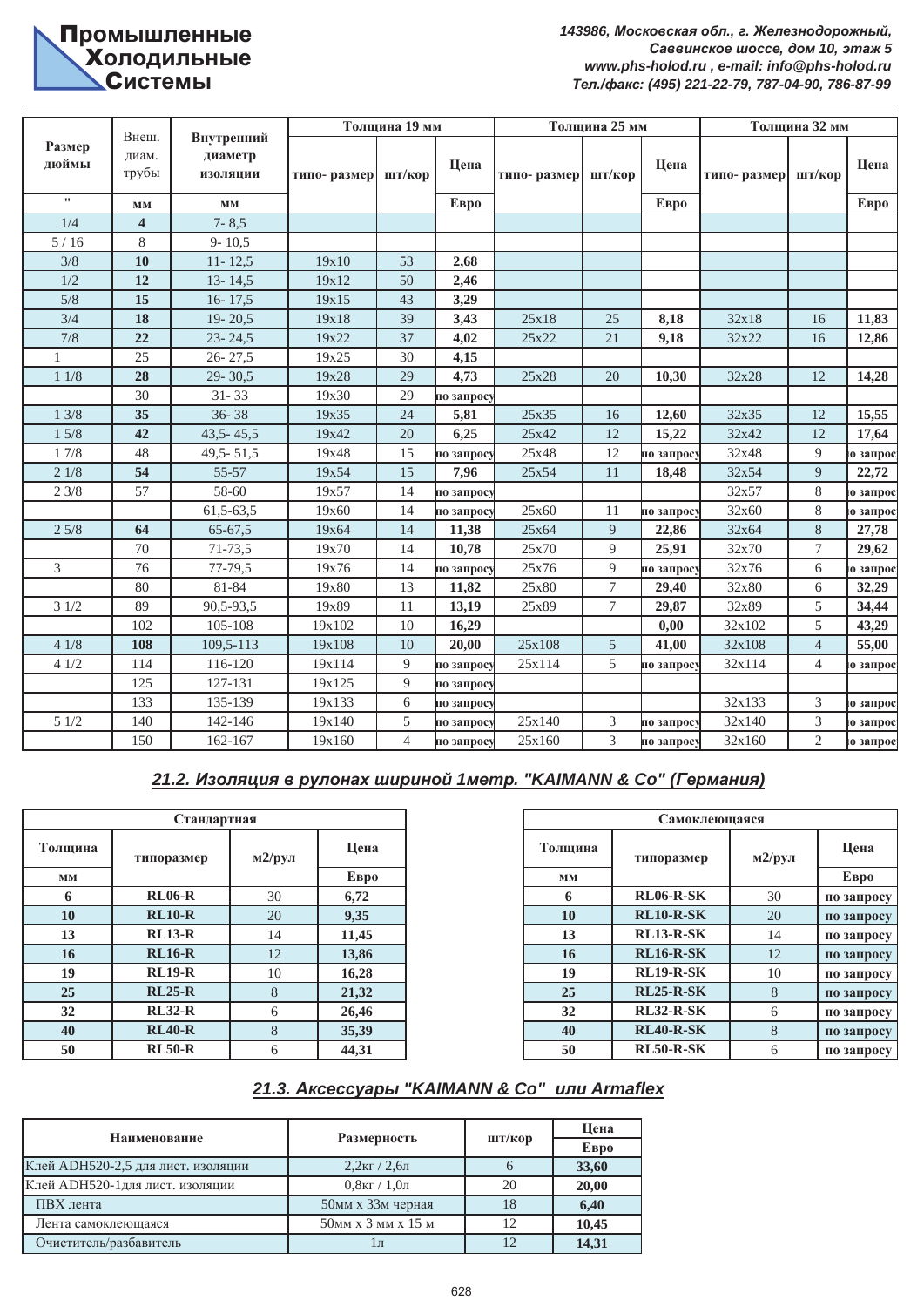

## $21.4.$  Хомуты для труб "WALRAVEN" (Голландия)

### $21.4.1$ . Хомут "Лёгкий KSB1" с одним винтом

рабочий диапазон от -40°С до +125°С одновинтовой хомут

с безопасным быстрым замком типа KSB

закрывается просто одной рукой

замок со стальной квадратной гайкой

материал: сталь

оцинковка: электролитическая

звукоизоляционный вкладыш из ЕРDM-резины, черный

вкладыш устойчив к старению

Ĥ  $\alpha$ 



| $\cdot$    | вкладыш устоичив к старению<br>звукоизоляция согласно DIN 4109 |    |      |      | $<$ Ø 62 mm M <sub>5</sub><br>$>$ Ø 64 mm M6 |                                |          |       |                  |
|------------|----------------------------------------------------------------|----|------|------|----------------------------------------------|--------------------------------|----------|-------|------------------|
| Код заказа | D                                                              | G  | B    | H    | h                                            | $\mathbf{b} \times \mathbf{s}$ | Нагрузка | Уп-ка | Цена             |
|            | (mm)                                                           |    | (mm) | (mm) | (mm)                                         | (mm)                           | (N)      | (шт)  | (EUR)            |
| 336 3 014  | $13 - 14$                                                      | M8 | 46   | 38   | 23                                           | $20 \times 1,00$               | 450      | 100   | 0.9 <sub>0</sub> |
| 336 3 018  | $15 - 18$                                                      | M8 | 46   | 38   | 23                                           | $20 \times 1,00$               | 450      | 100   | 1,1              |
| 336 3 023  | $20 - 23$                                                      | M8 | 51   | 43   | 25                                           | $20 \times 1,00$               | 450      | 100   | 1,1              |
| 336 3 028  | $25 - 28$                                                      | M8 | 57   | 48   | 28                                           | $20 \times 1,00$               | 450      | 100   | 1,2              |
| 336 3 035  | $32 - 35$                                                      | M8 | 63   | 55   | 31                                           | $20 \times 1,00$               | 450      | 100   | 1,3              |
| 336 3 043  | $40 - 43$                                                      | M8 | 72   | 63   | 35                                           | $20 \times 1.25$               | 600      | 100   | 1,5              |
| 336 3 051  | $48 - 51$                                                      | M8 | 80   | 71   | 39                                           | $20 \times 1,25$               | 600      | 50    | 1,9              |
| 336 3 054  | 54                                                             | M8 | 85   | 76   | 42                                           | $20 \times 1,25$               | 600      | 50    | 1,9              |
| 336 3 062  | $57 - 62$                                                      | M8 | 91   | 82   | 45                                           | $20 \times 1.25$               | 600      | 50    | 2,4              |

### $21.4.2$ . Хомут "Стандартный 2S" с двумя винтами

оцинковка: электролитическая звукоизоляционный вкладыш из ЕРDM-резины, черный вкладыш устойчив к старению двухвинтовой хомут стопорное кольцо не позволяет винтам выпадать поставляется также с тройной резьбой (М8-М10-1/2") материал: сталь

звукоизоляция согласно DIN 4109

G  $<$  Ø 139 mm M6<br> $>$  Ø 159 mm M8

**BIS TECHNOLOGY BY BETTER INSTALLATION SYSTEMS** 



Хомуты тестированы и сертифицированы согласно RAL-GZ 655/B. Макс. допустимая нагрузка (Fa,z) была рассчитана статистическим методом определения пределов прочности, исходя из макс. допустимой деформации в 1,5 мм или 2 % от номинального диаметра трубы.

|            | D         | G     | B    | $\bf H$ | h    | $\mathbf{b} \times \mathbf{s}$ | Нагрузка | Уп-ка | Цена       |
|------------|-----------|-------|------|---------|------|--------------------------------|----------|-------|------------|
| Код заказа | (mm)      |       | (mm) | (mm)    | (mm) | (mm)                           | (N)      | (шт)  | (EUR)      |
| 333 3 0 16 | $12 - 14$ | M8    | 55   | 34      | 21   | $20 \times 1,25$               | 220      | 50    | 0,9        |
| 333 3 019  | $15 - 19$ | M8    | 58   | 37      | 22   | $20 \times 1,25$               | 220      | 50    | 1,1        |
| 333 3 023  | $20 - 23$ | M8    | 63   | 42      | 25   | $20 \times 1,25$               | 220      | 50    | 1,1        |
| 333 3 0 30 | $25 - 28$ | M8    | 68   | 47      | 27   | $20 \times 1,25$               | 220      | 50    | 1,2        |
| 333 3 038  | $32 - 35$ | M8    | 75   | 54      | 31   | $20 \times 1,25$               | 220      | 50    | 1,3        |
| 333 3 043  | $38 - 43$ | M8    | 83   | 62      | 34   | $20 \times 1,25$               | 220      | 50    | 1,5        |
| 333 3 049  | $44 - 49$ | M8    | 92   | 71      | 39   | $20 \times 1,25$               | 220      | 50    | 1.7        |
| 334 3 019  | $15 - 19$ | M8/10 | 58   | 44      | 29   | $20 \times 1,25$               | 220      | 50    | по запросу |
| 334 3 023  | $20 - 23$ | M8/10 | 63   | 49      | 32   | $20 \times 1,25$               | 220      | 50    | по запросу |
| 334 3 0 30 | $25 - 28$ | M8/10 | 68   | 54      | 34   | $20 \times 1,25$               | 220      | 50    | по запросу |
| 334 3 038  | $32 - 35$ | M8/10 | 75   | 61      | 38   | $20 \times 1,25$               | 220      | 50    | по запросу |
| 334 3 043  | $38 - 43$ | M8/10 | 83   | 69      | 41   | $20 \times 1,25$               | 220      | 50    | по запросу |
| 334 3 049  | $44 - 49$ | M8/10 | 92   | 78      | 45   | $20 \times 1,25$               | 220      | 50    | по запросу |
| 334 3 056  | $50 - 56$ | M8/10 | 97   | 84      | 49   | $20 \times 1,25$               | 220      | 50    | 1,9        |
| 334 3 063  | $57 - 63$ | M8/10 | 102  | 88      | 51   | $20 \times 1,50$               | 220      | 50    | 2,4        |
| 334 3 064  | $63 - 67$ | M8/10 | 109  | 94      | 54   | $20 \times 1,50$               | 220      | 50    | 2,7        |
| 334 3 071  | $70 - 73$ | M8/10 | 117  | 104     | 59   | $20 \times 1,50$               | 220      | 50    | 2,6        |